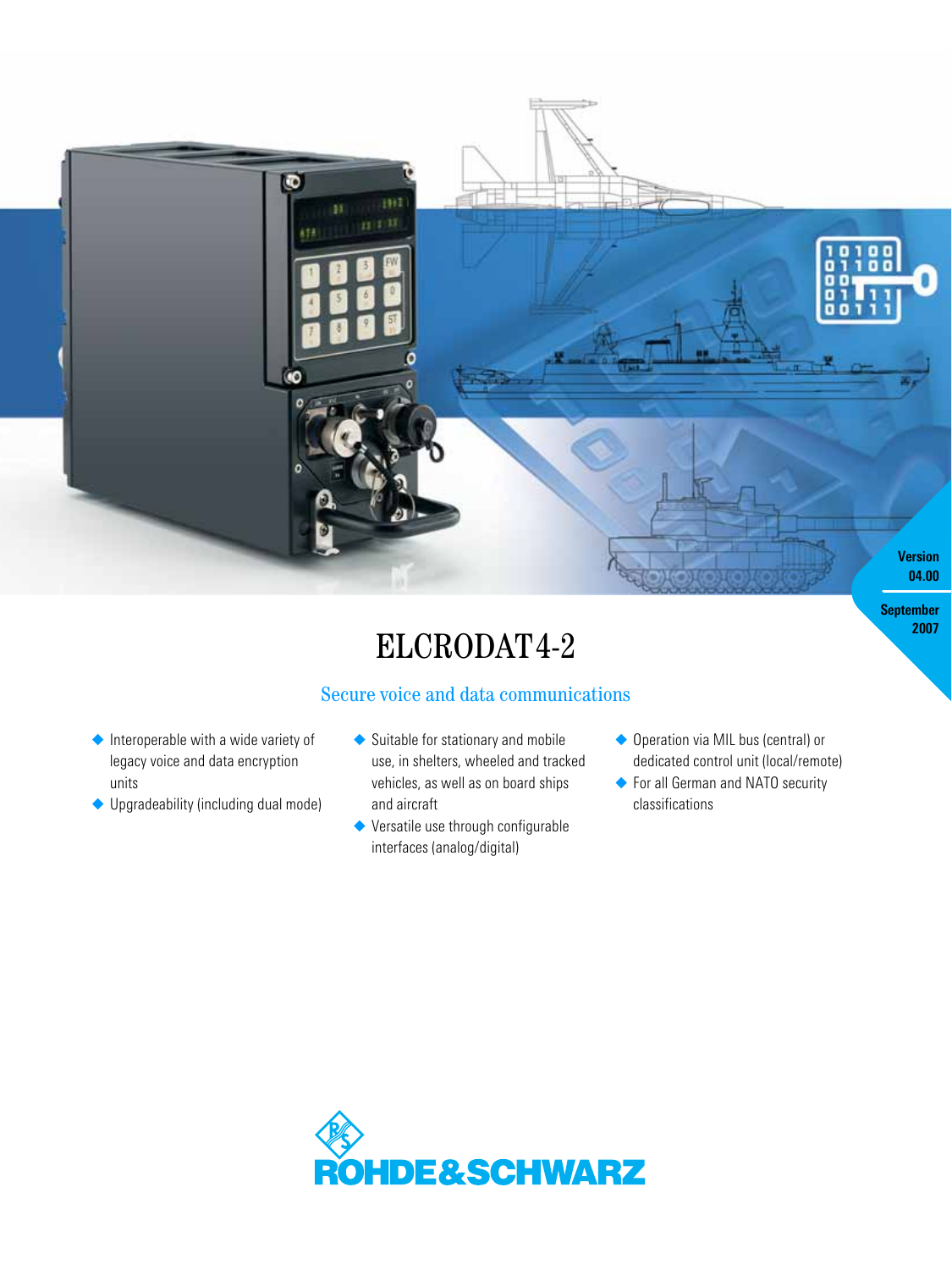## Encryption and decryption of analog and digital information for all levels of classification

The ELCRODAT4-2 (ED4-2) multimode encryption device is used for encrypting and decrypting analog and digital information. It is suitable for use in stationary and mobile communications systems (e.g. in shelters, wheeled and tracked vehicles, as well as on board ships, aircraft, or motor vehicles).

The ELCRODAT4-2 transmits voice and data information. It operates in simplex, halfduplex or duplex mode depending on the selected operating mode and the transmission method. As a common item of supply, the ELCRODAT4-2 replaces the ELCRODAT 4-1 and 5-2, ELCROTEL 5 and ELCROBIT 3-1 and 3-2 legacy voice and

data encryption devices; it is interoperable with these devices as well as with the corresponding ANDVT,\_ KY57/58/99/100, KG84A, KG84C, BID950, BID1650, BID1750, and KIV7 NATO devices in various operating and traffic modes.

## Design

The ELCRODAT4-2 consists of the ED4-2 base unit and – depending on the application – the ED4-2 control unit or the MIL-bus module (see Fig. 1).

## **ED4-2 base unit**

The ED4-2 base unit comprises the following functional groups:

- ◆ Signal processing, plain data
- ◆ Crypto device
- ◆ Signal processing, crypto data
- ◆ DC power supply

## **ED4-2 control unit**

The ED4-2 control unit is accommodated in a separate housing with display and control elements. It can be operated locally, attached to the base unit, or remotely via additional connecting elements (accessories).

## **MIL-bus module**

The electronic control for the MIL bus is accommodated in a separate housing. The MIL-bus module can be attached to the base unit instead of the control unit. The MIL-bus connector is provided on the ED4-2 base unit.

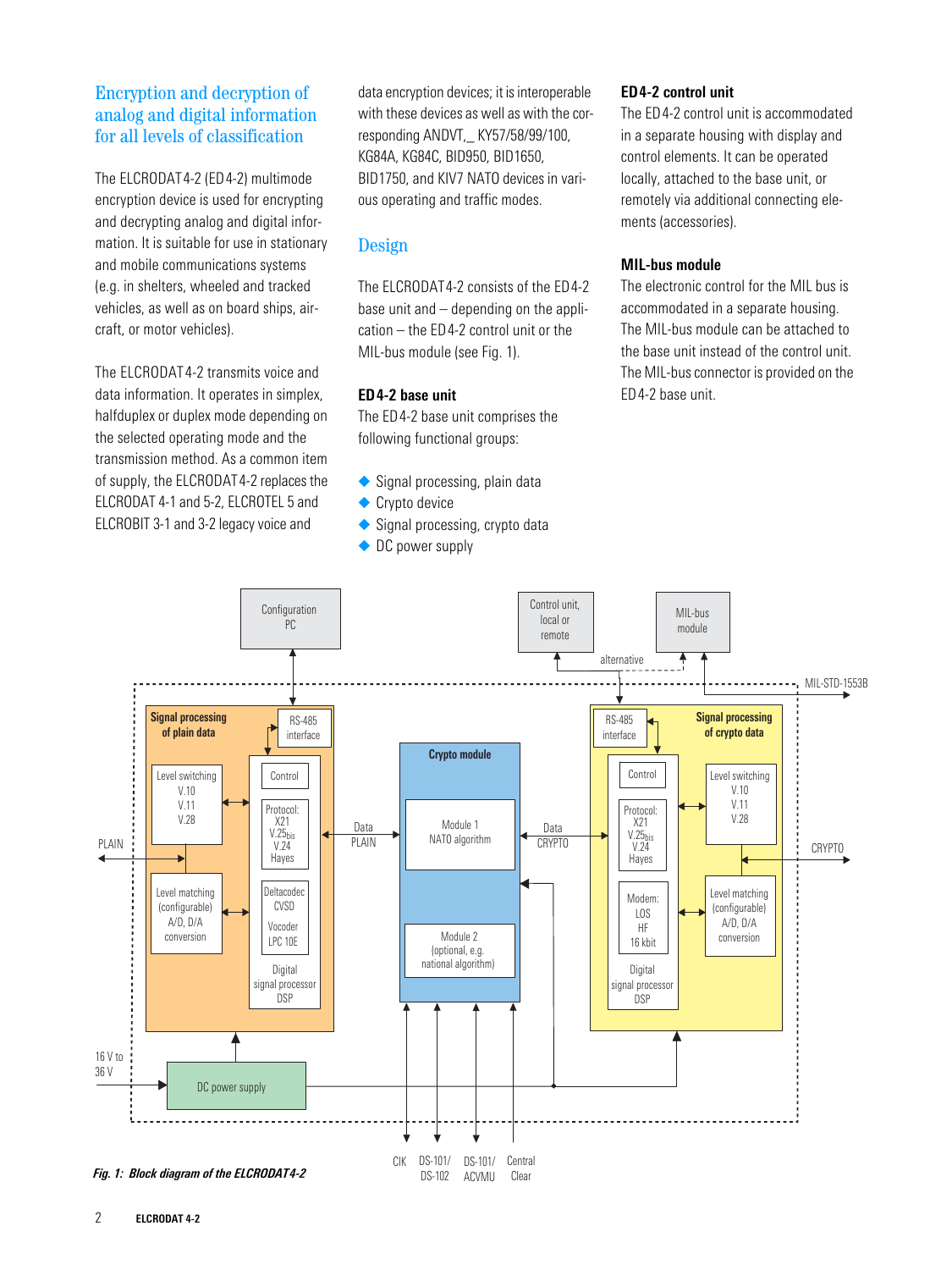## Accessories

The following accessories are available for the ELCRODAT4-2:

- ◆ Crypto ignition key (CIK)
- ◆ Mounting frame
- ◆ AC power supply unit (115 V/230 V)
- ◆ Connecting accessories for the remote operation of the control unit

# Upgradeability

The ELCRODAT4-2 can be upgraded to meet future requirements via protected software download. A free slot is provided to accommodate a second crypto module; the cryptological capabilities of the ELCRODAT4-2 can thus be adapted to national or future requirements.

## Operating modes

The ELCRODAT4-2 features four operating modes, which are determined by the wiring of the external interfaces and by parameterization:

- ◆ Voice Crypto
- ◆ Data Crypto
- ◆ Voice Plain
- ◆ Data Plain

The individual operating modes are parameterized via the control unit. The selected parameters are stored in the ED4-2 base unit. The parameterized operating modes can be activated via the MILbus interface or the control unit.

## Cryptologic method

The encryption in the ED4-2 base unit is based on standardized NATO algorithms. Up to 96 crypto variables can be stored. Access to the crypto variables memory can be protected with an optional external crypto ignition key (CIK). The ED4-2 features modern crypto variable management.

## Applications

## **Data Crypto mode**

In the Data Crypto mode (see Fig. 2), the ELCRODAT4-2 can be integrated into a data transmission system equipped with interfaces in line with ITU-T V.24/V.10/ V.11/V.28 or X.21/V.11. Dialing protocols in line with ITU-T V.25 $_{\text{his}}$  or Hayes commands (AT commands) can be used.

The ED4-2 checks and identifies the dialing protocol or the Hayes commands sent by the data terminal equipment (DTE). The ED4-2 forwards the dailing information, synchronizes the called station and switches to encrypted mode.

The analog interface is used when the integrated LOS modem (in line with ITU-T V.26) or the HF modem (in line with STANAG 4197) is active.



*Fig. 2: Data encryption in various communications network*

## **Voice Crypto mode**

In the Voice Crypto mode (see Fig. 3), voice signals are digitized either by an LPC10E vocoder or a CVSD deltacodec, depending on on the selected traffic mode.

Depending on the voice digitization method chosen, the following modes can be selected:

- ◆ HF modem in line with STANAG4197
- ◆ LOS modem (in line with ITU-T V.26)
- $\blacktriangleright$  V.24 mode
- ◆ baseband/diphase mode (CVSD only)



*Fig. 3: Voice encryption in various communications networks*